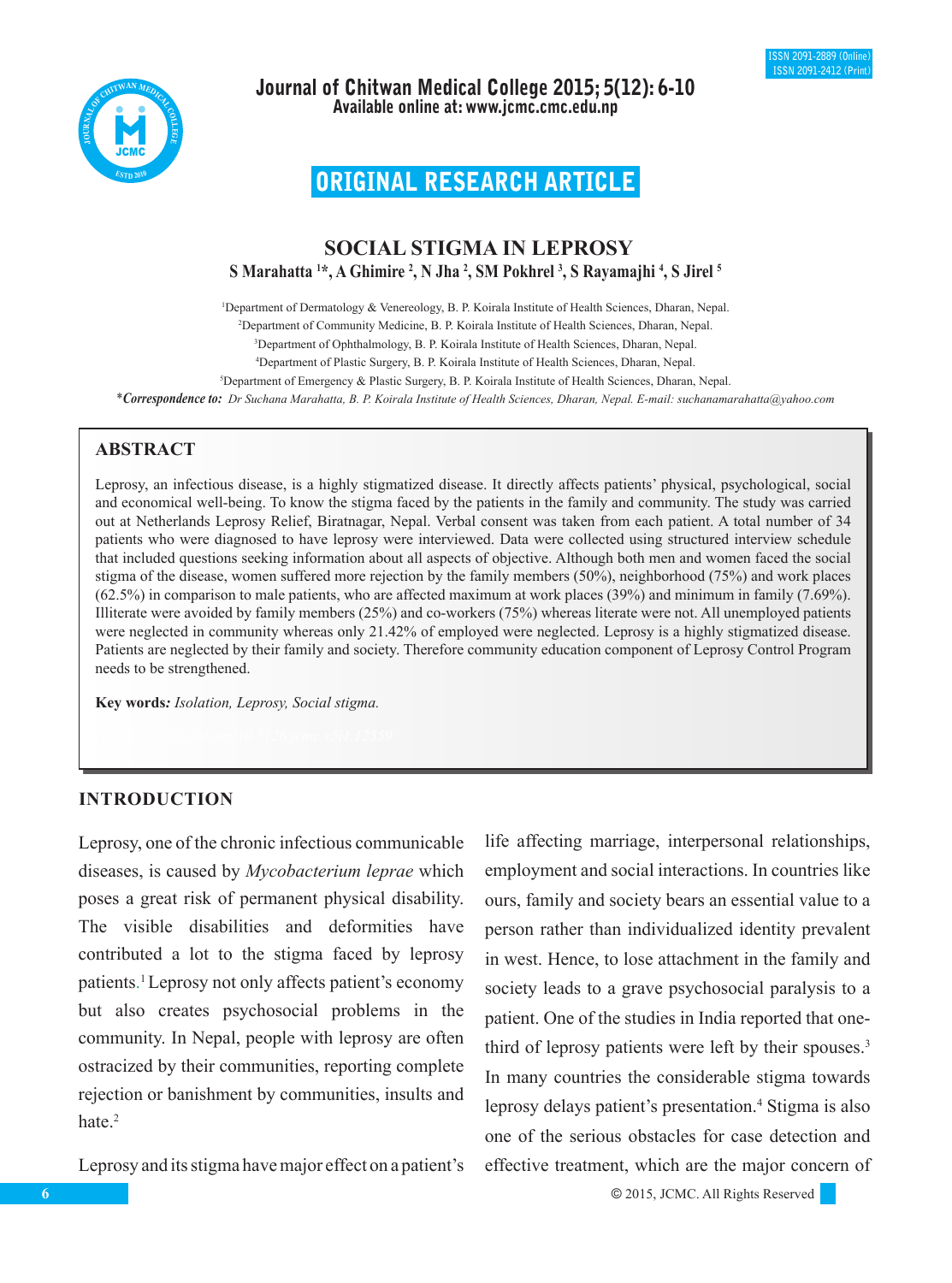disease control programs.5, 6 It has been found that visible disability is one of the major determinants of stigma in leprosy<sup>7</sup> thus both of them creating a vicious cycle. Hence, stigma reduction program is still highly prioritized by Nepal government Leprosy control division.

In Nepal, though the elimination of leprosy as a public health problem was achieved in 19th January 2010, even after four years of elimination, the current prevalence rate at the end of the fiscal year 2069/70 is 0.82/10,000 populations at national level. Registered prevalence rate was highest in the eastern region (0.88/10,000 population) with MB and PB leprosy patients being approximately in the ratio of 5:2. In our country, still 2.89% of new leprosy patients had visible disability at the time of presentation. This study was conducted in Morang district, situated in Eastern Developmental Region, where prevalence of leprosy is still 0.88/10,000. <sup>8</sup>

### **MATERIALS AND METHODS**

This was a cross-sectional study carried out at Netherlands Leprosy Relief, Biratnagar, Nepal. Study period was from 2<sup>nd</sup> to 15<sup>th</sup> April 2006. Informed verbal consent was taken from each patient. A total of 34 patients who were clinically diagnosed to have leprosy were interviewed.

A questionnaire was developed containing questions on :

1) Demographic characteristics, to obtain information about age, sex, marital status, occupation,

# 2) Stigma in behavior and

3) Attitude in the family and society mainly focusing on impact of social stigma in leprosy patients. Data were collected from patients using structured interview schedule. The questionnaire was prepared

in Nepali language. Maithali and Hindi speaking patients were interviewed by the help of translators. Data were entered in MS-Excel 2007 and statistical analysis was done using SPSS version 11.5. For descriptive statistics mean, ratio, frequency, percentage were used.

#### **RESULTS**

A total of 34 leprosy patients (26 males, 8 females) were interviewed with a male preponderance, the ratio of male and female being 3:1. The mean age of patient's was 41.76+11.34. About half (52.9%) of the patients were in between age group 20-40 years. Approximately three fourth of the patients (76.5%) were married. In the study, maximum patients (82.4%) were employed (Table 1).

#### **Table 1: Demographic profile**

| <b>Variables</b>         | Category   | <b>Frequency</b> | Percentage |
|--------------------------|------------|------------------|------------|
| Age                      | $20 - 40$  | 18               | 52.9%      |
|                          | $40 - 60$  | 12               | 35.3%      |
|                          | >60        | 4                | 11.8%      |
| <b>Gender</b>            | Male       | 26               | 76.5%      |
|                          | Female     | 8                | 23.5%      |
| <b>Marital</b><br>status | Unmarried  | 6                | 23.5%      |
|                          | Married    | 28               | 76.5%      |
| Occupation               | Unemployed | 6                | 17.6%      |
|                          | Employed   | 28               | 82.4%      |

In our study, literate patients had better knowledge about the cause, curability and communicability of the disease (Table 2).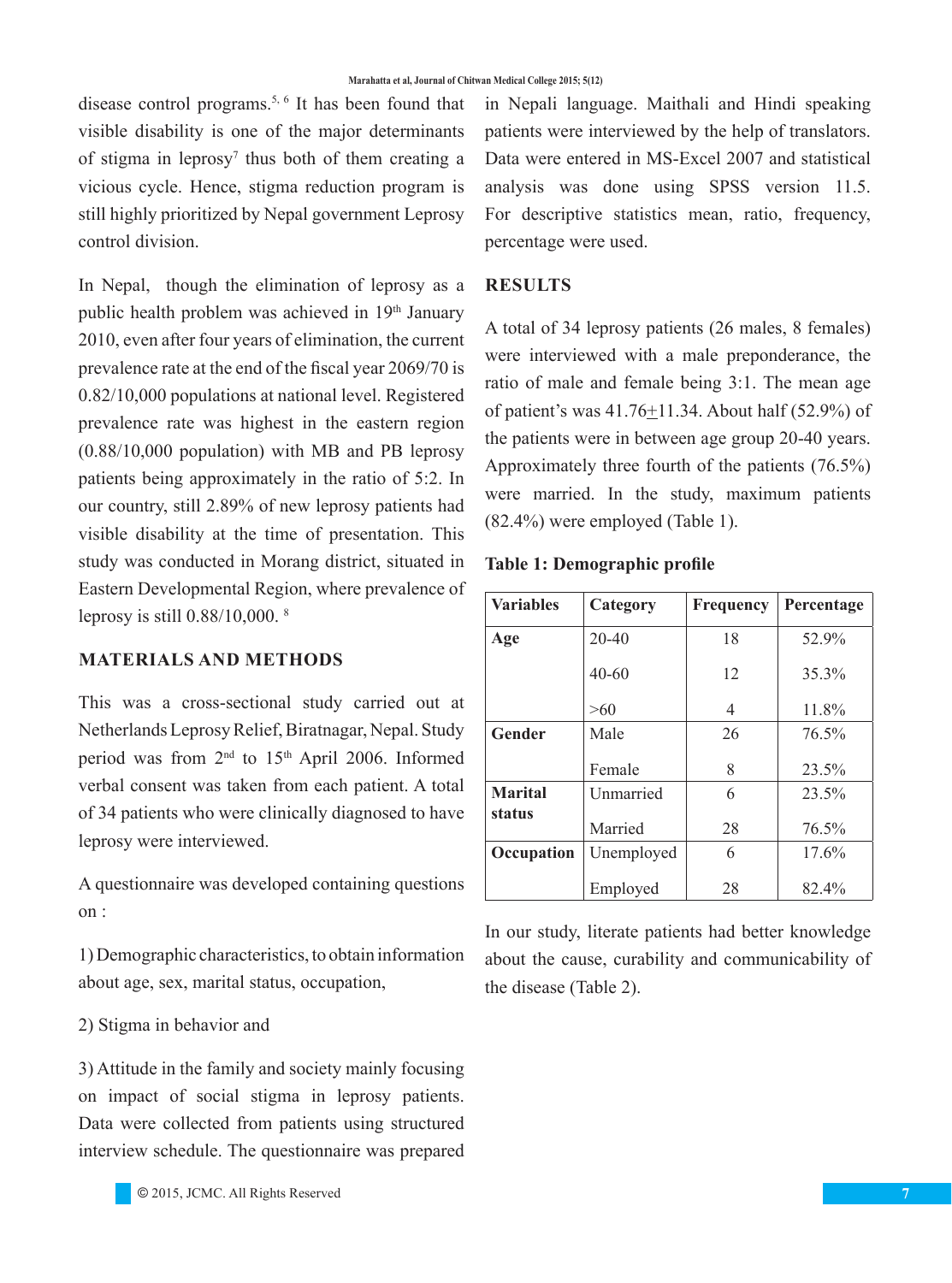| <b>Variables</b>  | Category       | <b>Education</b>              |                      | $P-$         |
|-------------------|----------------|-------------------------------|----------------------|--------------|
|                   |                | <b>Illiterate</b><br>$(n=24)$ | Literate<br>$(n=10)$ | <b>Value</b> |
| Cause             | God curse      | 10(41.7%)                     |                      | < 0.05       |
|                   | Infection      | 10(41.7%)                     | $8(80.0\%)$          |              |
|                   | Don't know     | 4(16.7%)                      | $2(20.0\%)$          |              |
| <b>Curability</b> | Yes            | 10(41.7%)                     | $10(100.0\%)$        | 0.001        |
|                   | N <sub>0</sub> | $14(58.3\%)$                  | 0                    |              |
| Commu-            | Yes            | 10(41.7%)                     | $10(100.0\%)$        | 0.001        |
| nicable           | N <sub>0</sub> | $14(58.3\%)$                  |                      |              |

Similarly, many literates were given more care (80.0%) by the family members in comparison to illiterates (8.3%) which is statistically significant (p=0.00). Attitude of neighbor was same in maximum literate patients (90.0%) whereas around half of the illiterates (45.8%) were avoided by them  $(p<0.05)$ . Also, three fourth of the illiterates (75.0%) were avoided by the co-workers (p=0.00) (Table 3).

**Table 3: Stigma in attitude according to literacy** 

| <b>Variables</b>     | Category  | <b>Education</b>              | $P-$                 |        |
|----------------------|-----------|-------------------------------|----------------------|--------|
|                      |           | <b>Illiterate</b><br>$(n=24)$ | Literate<br>$(n=10)$ | Value  |
| Attitude             | More care | $2(8.3\%)$                    | $8(80.0\%)$          |        |
| of family<br>members | Same      | 16(66.7%)                     | $2(20.0\%)$          | 0.00   |
|                      | Avoid     | $6(25.0\%)$                   | $\Omega$             |        |
| <b>Attitude of</b>   | More care |                               | 0                    |        |
| neighbor             | Same      | 13(54.2%)                     | $9(90.0\%)$          | < 0.05 |
|                      | Avoid     | $11(45.8\%)$                  | $1(10.0\%)$          |        |
| <b>Attitude of</b>   | More care |                               | $4(40.0\%)$          |        |
| co-workers           | Same      | $6(25.0\%)$                   | $6(60.0\%)$          | 0.000  |
|                      | Avoid     | $18(75.0\%)$                  | 0                    |        |
| Attitude             | Care      | $18(75.0\%)$                  | $10(100.0\%)$        | 0.08   |
| of health<br>workers | Neglect   | $6(25.0\%)$                   |                      |        |

There was no social stigma in behavior in the literate patients unlike illiterates (Table 4).

**Table 2: Knowledge of disease in leprosy patients Table 4: Stigma in behavior according to literacy**

| <b>Variables</b>           | $Cat-$         | <b>Education</b>              |                      | $p-$   |
|----------------------------|----------------|-------------------------------|----------------------|--------|
|                            | egory          | <b>Illiterate</b><br>$(n=24)$ | Literate<br>$(n=10)$ | value  |
| <b>Separate</b><br>utensil | Yes            | $8(33.3\%)$                   |                      | < 0.05 |
|                            | N <sub>0</sub> | 16(66.7%)                     | $10(100.0\%)$        |        |
| Job                        | Yes            | 16(66.7%)                     | $10(100.0\%)$        | < 0.05 |
| continuation               | N <sub>0</sub> | $8(33.3\%)$                   | $\left( \right)$     |        |
| <b>Ceremony</b>            | Yes            | $12(50.0\%)$                  | $10(100.0\%)$        | 0.005  |
| involvement                | N <sub>0</sub> | $12(50.0\%)$                  | 0                    |        |
| <b>Effect</b>              | Yes            | $18(75.0\%)$                  | 0                    | 0.001  |
| in daily<br>activities     | N <sub>0</sub> | $6(25.0\%)$                   | $10(100.0\%)$        |        |

Statistically significant unemployed patients were more stigmatized than the employed one (Table 5).

|            |  |  | Table 5: Stigma in behavior according to |  |
|------------|--|--|------------------------------------------|--|
| employment |  |  |                                          |  |

| <b>Variables</b>            | $Cat-$         | Occupation                  |                            | p-    |
|-----------------------------|----------------|-----------------------------|----------------------------|-------|
|                             | egory          | <b>Employed</b><br>$(n=28)$ | Unem-<br>ployed<br>$(n=6)$ | value |
| <b>Isolation at</b><br>home | Yes            | $3(10.7\%)$                 | $5(83.3\%)$                | 0.001 |
|                             | No             | 25(89.3%)                   | $1(16.6\%)$                |       |
| <b>Job continued</b>        | Yes            | 26(92.9%)                   |                            | 0.001 |
|                             | N <sub>0</sub> | $2(7.1\%)$                  | $6(100\%)$                 |       |
| Separate utensil            | Yes            | $3(10.7\%)$                 | $5(83.3\%)$                | 0.001 |
|                             | N <sub>0</sub> | 25(89.3%)                   | $1(16.6\%)$                |       |
| <b>Involvement</b> in       | Yes            | 21(75%)                     | $1(16.6\%)$                | 0.001 |
| ceremony                    | N <sub>0</sub> | 7(25%)                      | $5(83.3\%)$                |       |
| <b>Effect in daily</b>      | Yes            | $12(42.8\%)$                | $6(100\%)$                 | 0.01  |
| activities                  | N <sub>0</sub> | 16(57.2%)                   |                            |       |

# **DISCUSSION**

Most important aspect of leprosy stigma is that it inhibits the treatment of the stigmatizing disease, and therefore both illness and stigma persist,<sup>9</sup> which may have direct negative outcome on leprosy elimination. Social stigma is manifested in several ways like, verbal abuse, ostracism from social functions;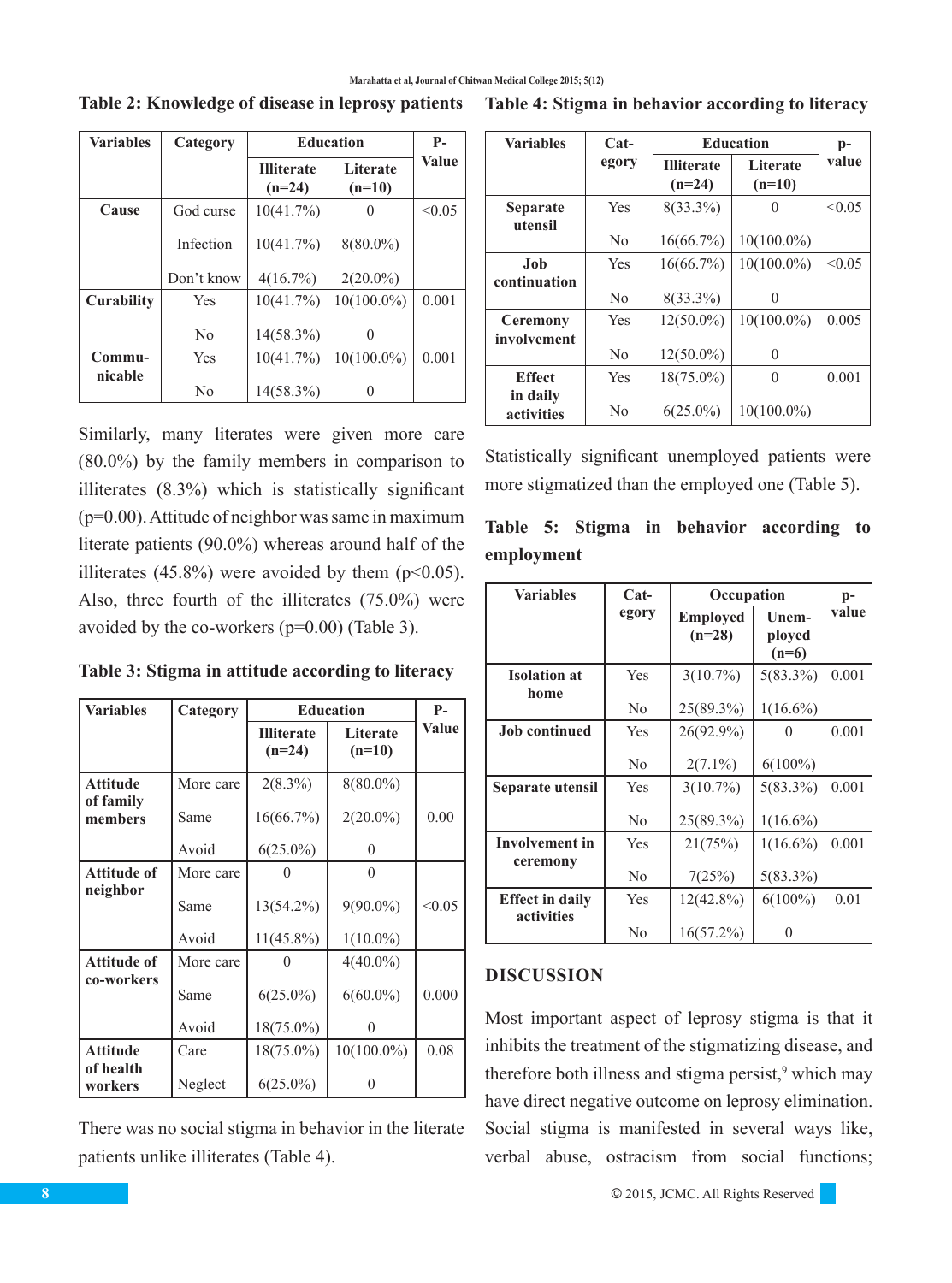forced isolation; separation from the family etc and ultimately the person may be forced into destitution. Because of social stigma, reporting to health care system is so delayed in leprosy patient that it becomes impossible to avoid deformities. This is due very often to lack of knowledge of the symptoms of leprosy.10 Stigma is related to the fact that leprosy is one of the diseases with physical imperfections that leads to disabilities but seldom kills so the patient lives and continues to suffer. These deformities worsen with age<sup>11</sup> and since deformed lepers are poor because of physical disabilities, they become unable to support their family financially. In other way, they can't fulfill their family responsibilities. This leads to hopelessness and lack of selfesteem.10

Education is an important determinant of social stigma in leprosy. Knowledge of disease differs significantly among literate and illiterate ones. In our study significant percentage of illiterate patients (41.7%) think that it is because of god curse and more than half (58.3%) think that it is not curable  $(p<0.05)$ . Whereas 80.0% of literate patients think that it is due to infection and all of them (100%) think that it is curable  $(p=0.01)$ . So, these findings show the importance of education for the knowledge about disease and ultimately the stigma associated. Similar was the highlight in the study by *Barkataki P et al, 2006* done in India.12 In their study, less than 10% of illiterates and only about 40% of literates cited infection as the cause of leprosy. Though Literates had a better knowledge on the disease causation, it was still very low compared to our study. *Kushwah S et al, 1981* also found that stigma was much more prevalent among uneducated patients.<sup>13</sup>

Similarly statistically significant numbers of illiterate patients feel that they are more avoided by the family members (25.0%, p<0.001), neighbors (45.8%,  $p<0.05$ ) and co-workers (75.0%,  $p<0.001$ ) whereas none of the literates think that they are avoided by the family members and co-workers, but still few of them  $(10.0\% \, \text{p} < 0.05)$  are avoided by the neighbors. None of the literates feel that they are neglected by the health workers. Whereas, one fourth (25.5%) of the illiterate patients think that they are neglected by the health workers though it was not significant statistically (p=0.08).

A 7-year health education campaign in Tanzania found that women were more affected by leprosy and its stigma in terms of isolation, rejection and restrictions placed on them compared to the males with same level of the disease.**<sup>14</sup>** Likewise, in our study women suffered more rejection by the family members (50%) and neighbors (75%) in comparison to male.

# **CONCLUSION**

Leprosy is a highly stigmatized disease in which patients are neglected by their family and society. Here we found that illiterates and females are more stigmatized compared to their counterparts. Therefore to minimize social stigma in Leprosy community education component of Leprosy Control Program needs to be strengthened to the maximum. Emphasis on IEC (**I**nformation, **E**ducation and **C**ommunication) activities with dynamic and entertaining mass media campaigns along with small group discussions, posters and catchy slogans may prove very much beneficial.

# **ACKNOWLEDGEMENT**

The authors want to express their immense thanks to all the patients participated in the study, Netherland Leprosy Relief (Biratnagar) and Mr D.D. Baral (Statistician) for their kind cooperation and valuable advice.